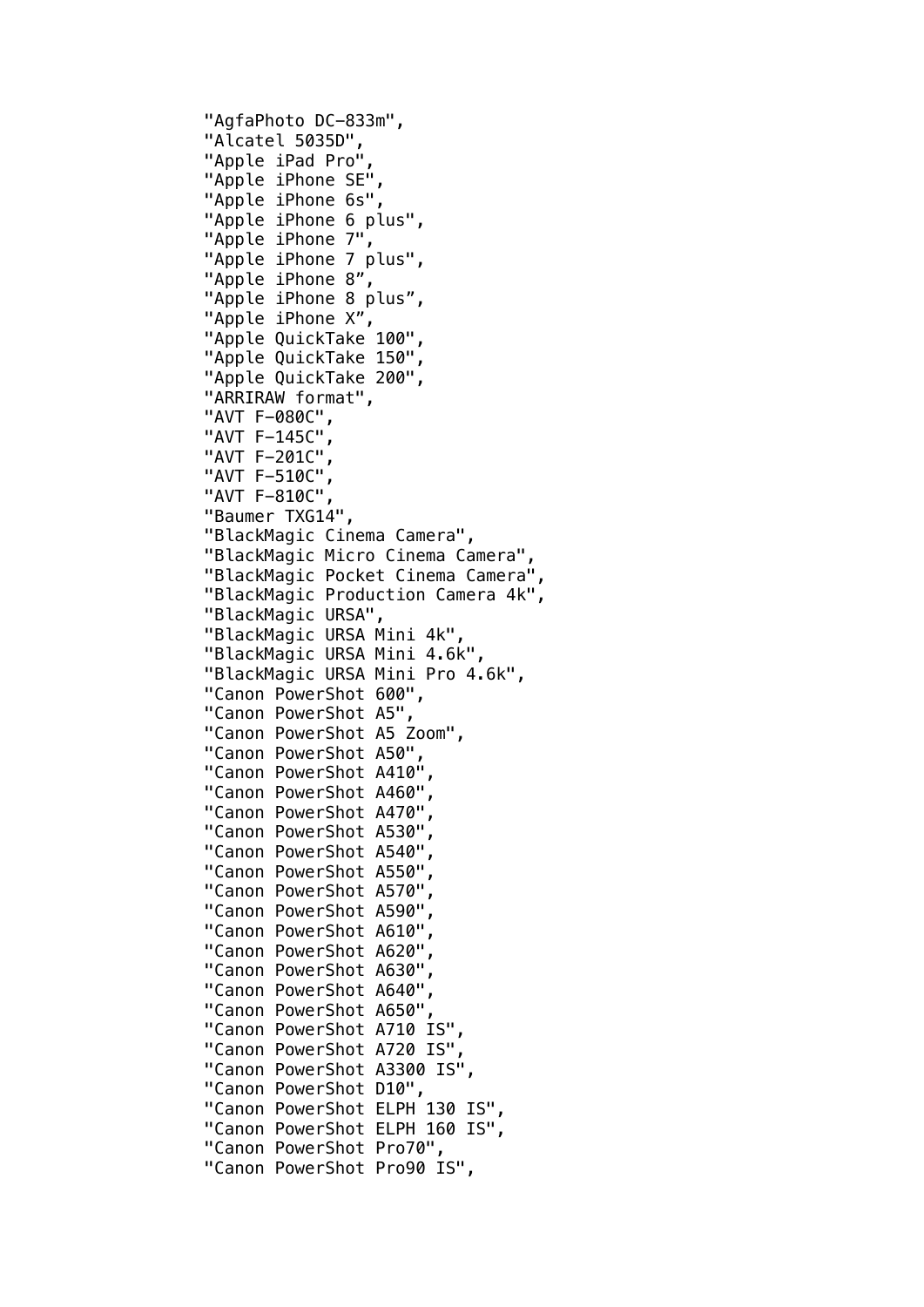"Canon PowerShot Pro1", "Canon PowerShot G1", "Canon PowerShot G1 X", "Canon PowerShot G1 X Mark II", "Canon PowerShot G1 X Mark III' "Canon PowerShot G2", "Canon PowerShot G3", "Canon PowerShot G3 X", "Canon PowerShot G5", "Canon PowerShot G5 X", "Canon PowerShot G6", "Canon PowerShot G7", "Canon PowerShot G7 X", "Canon PowerShot G7 X Mark II", "Canon PowerShot G9", "Canon PowerShot G9 X" "Canon PowerShot G9 X Mark II", "Canon PowerShot G10", "Canon PowerShot G11", "Canon PowerShot G12", "Canon PowerShot G15", "Canon PowerShot G16" "Canon PowerShot S2 IS", "Canon PowerShot S3 IS", "Canon PowerShot S5 IS", "Canon PowerShot SD300", "Canon PowerShot SD750", "Canon PowerShot SD950", "Canon PowerShot S30", "Canon PowerShot S40", "Canon PowerShot S45" "Canon PowerShot S50", "Canon PowerShot S60", "Canon PowerShot S70" "Canon PowerShot S90", "Canon PowerShot S95", "Canon PowerShot S100", "Canon PowerShot S100V", "Canon PowerShot S110", "Canon PowerShot S120" "Canon PowerShot SX1 IS" "Canon PowerShot SX50 HS" "Canon PowerShot SX60 HS", "Canon PowerShot SX100 IS", "Canon PowerShot SX110 IS" "Canon PowerShot SX120 IS", "Canon PowerShot SX130 IS", "Canon PowerShot SX160 IS" "Canon PowerShot SX220 HS" "Canon PowerShot SX510 HS", "Canon PowerShot SX10 IS", "Canon PowerShot SX20 IS", "Canon PowerShot SX30 IS" "Canon PowerShot IXUS 160",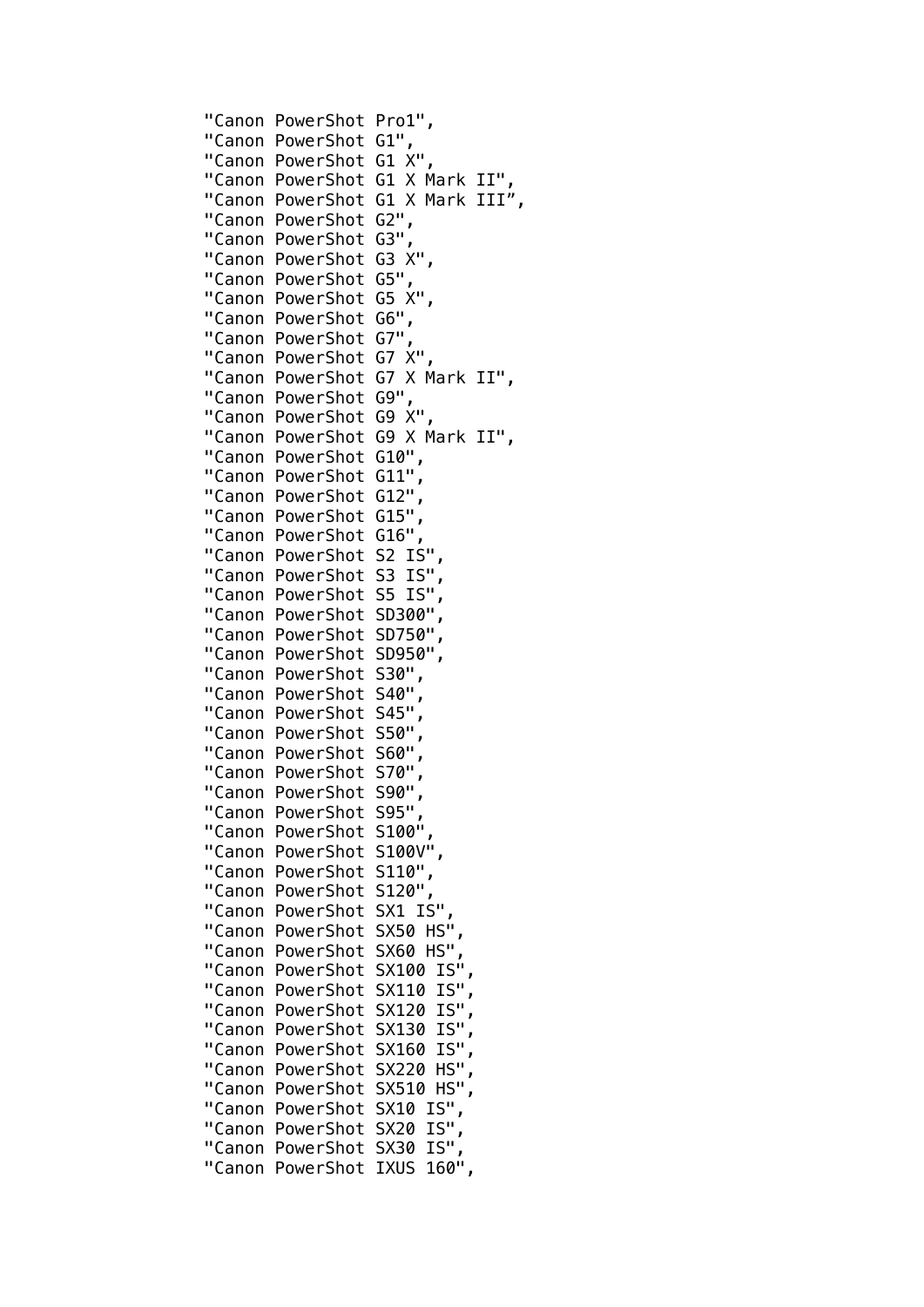```
"Canon PowerShot IXUS 900Ti",
"Canon EOS D30",
"Canon EOS D60",
"Canon EOS 5D",
"Canon EOS 5DS"
"Canon EOS 5DS R",
"Canon EOS 5D Mark II",
"Canon EOS 5D Mark III",
"Canon EOS 5D Mark IV",
"Canon EOS 6D",
"Canon EOS 6D Mark II",
"Canon EOS 7D",
"Canon EOS 7D Mark II",
"Canon EOS 10D",
"Canon EOS 20D",
"Canon EOS 20Da",
"Canon EOS 30D",
"Canon EOS 40D",
"Canon EOS 50D",
"Canon EOS 60D",
"Canon EOS 60Da",
"Canon EOS 70D",
"Canon EOS 77D / 9000D",
"Canon EOS 80D",
"Canon EOS 200D / Rebel SL2 / Kiss X9"
"Canon EOS 300D / Rebel / Kiss Digital",
"Canon EOS 350D / Rebel XT / Kiss Digital N",
"Canon EOS 400D / Rebel XTi / Kiss Digital X"
"Canon EOS 450D / Rebel XSi / Kiss Digital X2",
"Canon EOS 500D / Rebel T1i / Kiss Digital X3"
"Canon EOS 550D / Rebel T2i / Kiss Digital X4"
"Canon EOS 600D / Rebel T3i / Kiss Digital X5",
"Canon EOS 650D / Rebel T4i / Kiss Digital X6i",
"Canon EOS 700D / Rebel T5i / Kiss X7i",
"Canon EOS 750D / Rebel T6i / Kiss X8i",
"Canon EOS 760D / Rebel T6S / 8000D",
"Canon EOS 800D / Rebel T7i / Kiss X9i",
"Canon EOS 100D / Rebel SL1 / Kiss X7",
"Canon EOS 1000D / Rebel XS / Kiss Digital F"
"Canon EOS 1100D / Rebel T3 / Kiss Digital X50",
"Canon EOS 1200D / Rebel T5 / Kiss X70",
"Canon EOS 1300D / Rebel T6 / Kiss X80",
"Canon EOS 3000D / Rebel T100 / 4000D",
"Canon EOS C500",
"Canon EOS D2000C",
"Canon EOS M",
"Canon EOS M2",
"Canon EOS M3",
"Canon EOS M5",
"Canon EOS M6",
"Canon EOS M10",
"Canon EOS M100",
"Canon EOS-1D",
"Canon EOS-1DS",
```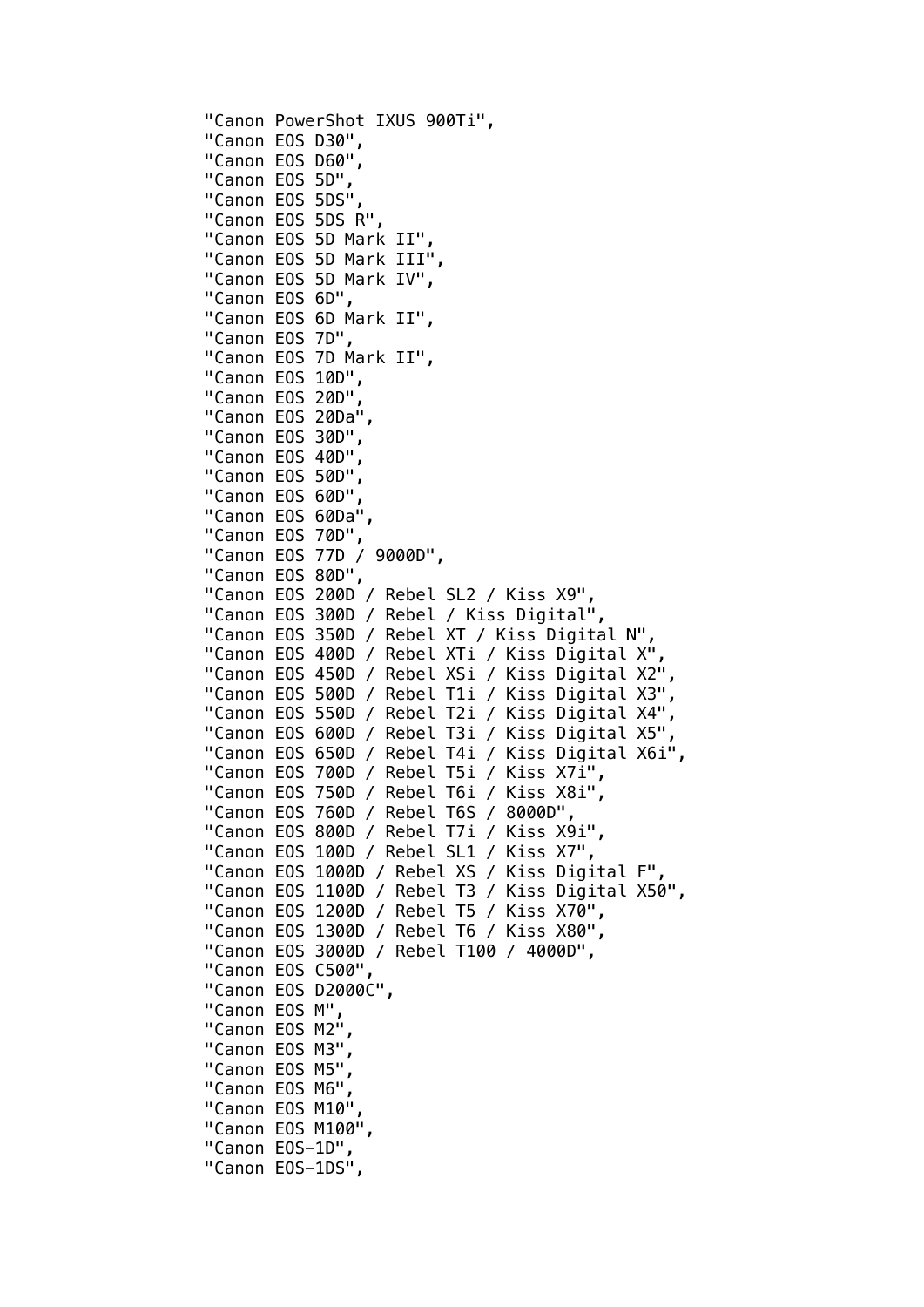"Canon EOS-1D C", "Canon EOS-1D X", "Canon EOS-1D Mark II", "Canon EOS-1D Mark II N", "Canon EOS-1D Mark III", "Canon EOS-1D Mark IV", "Canon EOS-1Ds Mark II", "Canon EOS-1Ds Mark III", "Canon EOS-1D X Mark II", "Casio QV-2000UX", "Casio QV-3000EX", "Casio QV-3500EX", "Casio QV-4000", "Casio QV-5700", "Casio QV-R41", "Casio QV-R51", "Casio QV-R61", "Casio EX-F1", "Casio EX-FC300S", "Casio EX-FC400S", "Casio EX-FH20", "Casio EX-FH25", "Casio EX-FH100", "Casio EX-S20", "Casio EX-S100", "Casio EX-Z4", "Casio EX-Z50", "Casio EX-Z500", "Casio EX-Z55", "Casio EX-Z60", "Casio EX-Z75", "Casio EX-Z750", "Casio EX-Z8", "Casio EX-Z850", "Casio EX-Z1050", "Casio EX-ZR100", "Casio EX-Z1080", "Casio EX-ZR700", "Casio EX-ZR710", "Casio EX-ZR750", "Casio EX-ZR800", "Casio EX-ZR850", "Casio EX-ZR1000", "Casio EX-ZR1100", "Casio EX-ZR1200", "Casio EX-ZR1300", "Casio EX-ZR1500", "Casio EX-ZR3000", "Casio EX-ZR3100", "Casio EX-ZR3200", "Casio EX-ZR3500", "Casio EX-ZR3600", "Casio EX-ZR3700", "Casio EX-ZR4000/5000",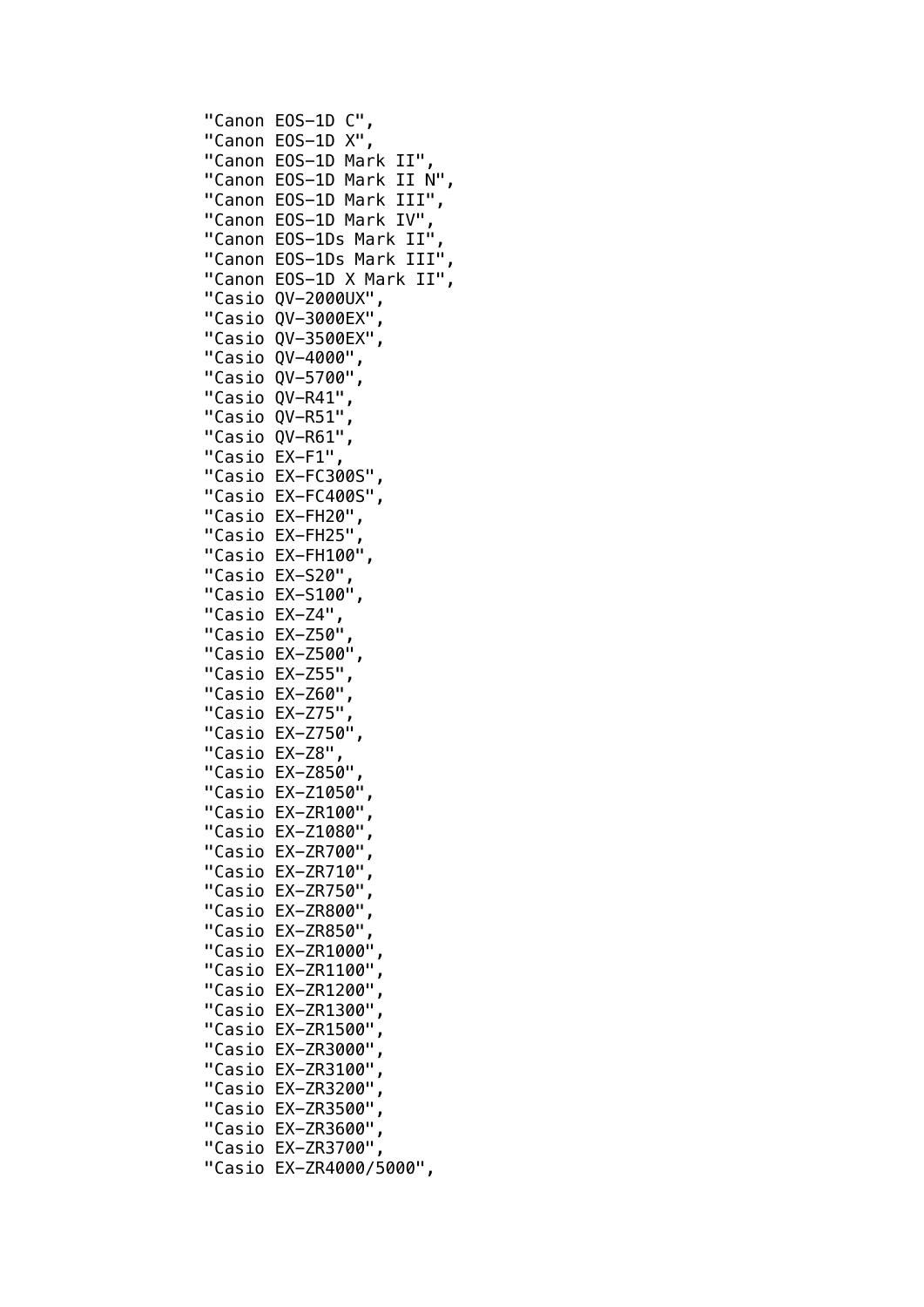"Casio EX-ZR4100", "Casio EX-ZR5100", "Casio EX-100", "Casio EX-100PRO", "Casio EX-100F", "Casio EX-10", "Casio Exlim Pro 505", "Casio Exlim Pro 600", "Casio Exlim Pro 700", "Contax N Digital", "Creative PC-CAM 600", "Digital Bolex D16", "Digital Bolex D16M", "DXO One", "Epson R-D1", "Epson R-D1s", "Epson R-D1x", "Foculus 531C", "FujiFilm E505", "FujiFilm E550", "FujiFilm E900", "FujiFilm F700", "FujiFilm F710", "FujiFilm F800", "FujiFilm F810", "FujiFilm S2Pro", "FujiFilm S3Pro", "FujiFilm S5Pro", "FujiFilm S20Pro", "FujiFilm S1", "FujiFilm S100FS", "FujiFilm S5000", "FujiFilm S5100/S5500", "FujiFilm S5200/S5600", "FujiFilm S6000fd", "FujiFilm S6500fd", "FujiFilm S7000", "FujiFilm S9000/S9500", "FujiFilm S9100/S9600", "FujiFilm S200EXR", "FujiFilm S205EXR", "FujiFilm SL1000", "FujiFilm HS10/HS11", "FujiFilm HS20EXR", "FujiFilm HS22EXR", "FujiFilm HS30EXR", "FujiFilm HS33EXR", "FujiFilm HS35EXR", "FujiFilm HS50EXR", "FujiFilm F505EXR", "FujiFilm F550EXR", "FujiFilm F600EXR", "FujiFilm F605EXR", "FujiFilm F770EXR",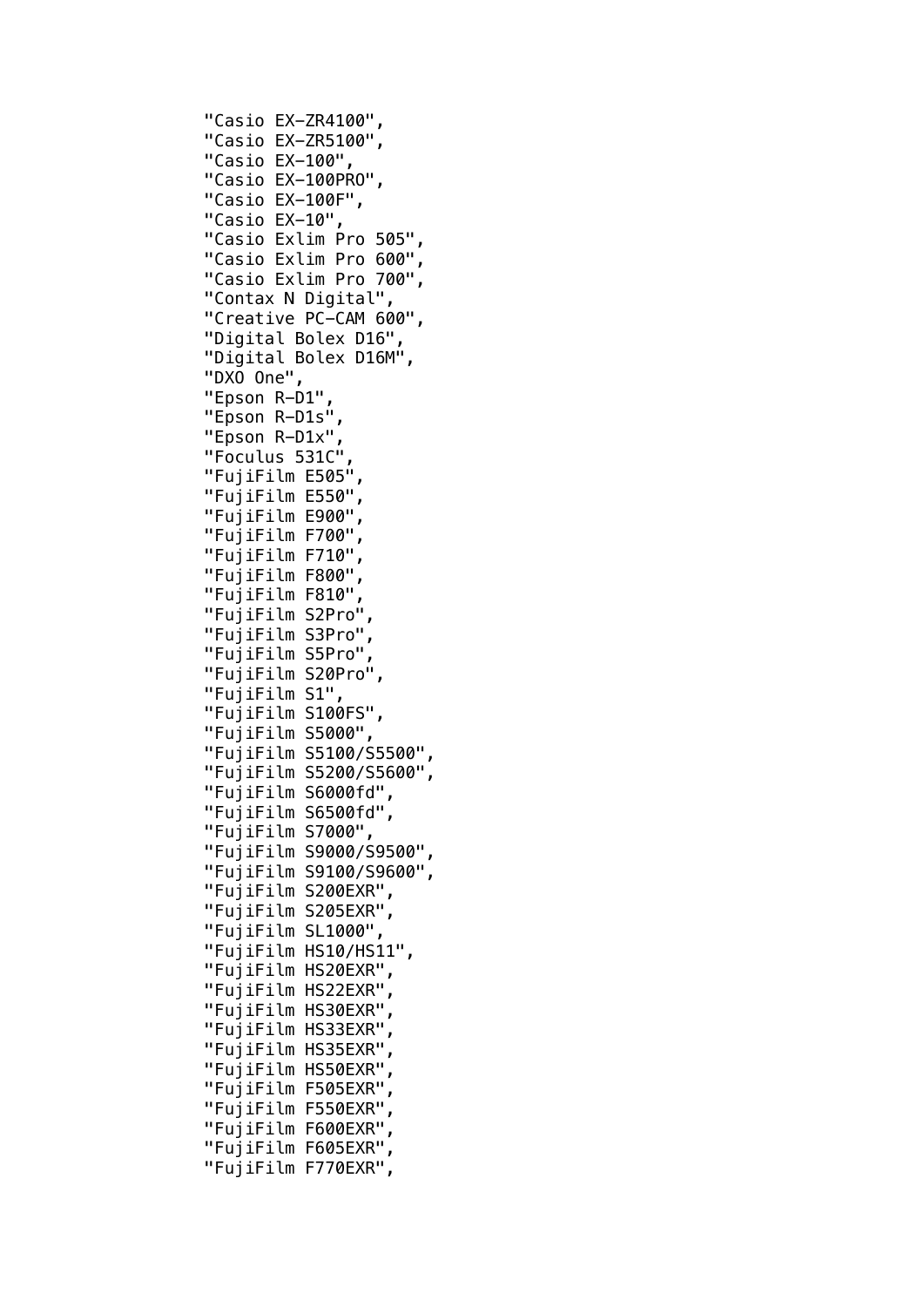```
"FujiFilm F775EXR",
"FujiFilm F800EXR",
"FujiFilm F900EXR",
"FujiFilm GFX 50S",
"FujiFilm X-Pro1",
"FujiFilm X-Pro2",
"FujiFilm X-S1",
"FujiFilm XQ1",
"FujiFilm XQ2",
"FujiFilm X100",
"FujiFilm X100f",
"FujiFilm X100S",
"FujiFilm X100T",
"FujiFilm X10",
"FujiFilm X20",
"FujiFilm X30",
"FujiFilm X70",
"FujiFilm X-A1",
"FujiFilm X-A2",
"FujiFilm X-A3",
"FujiFilm X-A5",
"FujiFilm X-A10",
"FujiFilm X-A20",
"FujiFilm X-E1",
"FujiFilm X-E2",
"FujiFilm X-E3",
"FujiFilm X-E2S",
"FujiFilm X-M1",
"FujiFilm XF1",
"FujiFilm X-T1",
"FujiFilm X-T1 IR",
"FujiFilm X-T1 Graphite Silver",
"FujiFilm X-T2",
"FujiFilm X-T10",
"FujiFilm X-T20",
"FujiFilm X-H1",
"FujiFilm IS-1",
"FujiFilm ISPro",
"Gione E7",
"GITUP GIT2",
"GITUP GIT2P",
"Google Pixel",
"Google Pixel XL",
"Google Pixel 2",
"Google Pixel 2 XL",
"Hasselblad A6D-100c",
"Hasselblad H2D-22",
"Hasselblad H2D-39",
"Hasselblad H3DII-22",
"Hasselblad H3DII-31",
"Hasselblad H3DII-39",
"Hasselblad H3DII-50",
"Hasselblad H3D-22",
"Hasselblad H3D-31",
```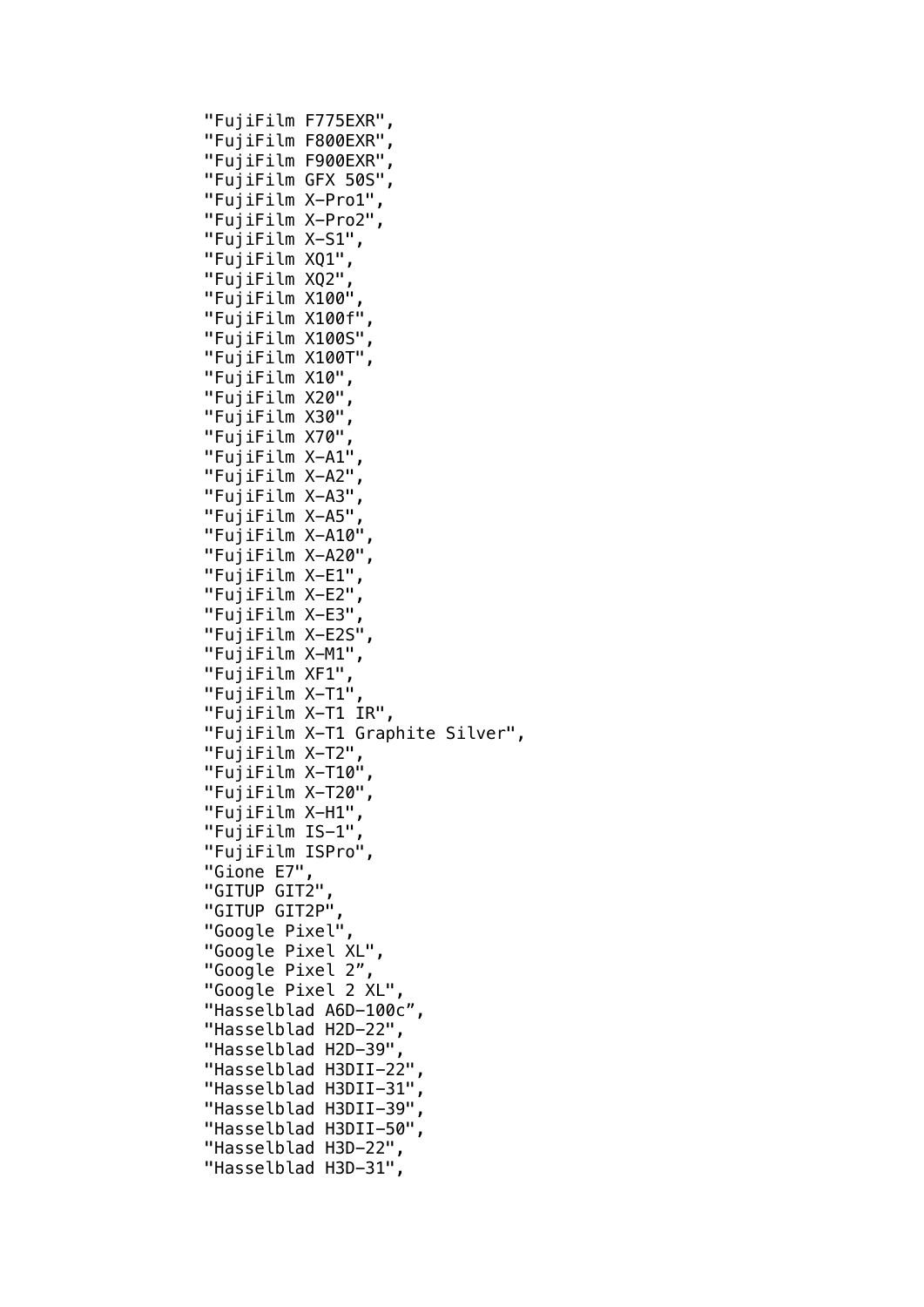```
"Hasselblad H3D-39",
"Hasselblad H4D-60",
"Hasselblad H4D-50",
"Hasselblad H4D-40",
"Hasselblad H4D-31",
"Hasselblad H5D-60",
"Hasselblad H5D-50",
"Hasselblad H5D-50c",
"Hasselblad H5D-40",
"Hasselblad H6D-100c",
"Hasselblad CFV",
"Hasselblad CFV-50c",
"Hasselblad CFH-22",
"Hasselblad CFH-39",
"Hasselblad CF-22",
"Hasselblad CF-22MS",
"Hasselblad CF-31",
"Hasselblad CF-39",
"Hasselblad CF-39MS",
"Hasselblad V96C",
"Hasselblad Lusso",
"Hasselblad Lunar",
"Hasselblad True Zoom",
"Hasselblad Stellar",
"Hasselblad Stellar II",
"Hasselblad HV",
"Hasselblad X1D",
"Hasselblad 503CWD",
"HTC UltraPixel",
"HTC MyTouch 4G",
"HTC One (A9)",
"HTC One (M9)",
"HTC 10",
"Huawei P9"
"Huawei L09",
"Huawei Honor9",
"Huawei Mate10(BLA-L29)",
"Imacon Ixpress 96, 96C"
"Imacon Ixpress 384, 384C",
"Imacon Ixpress 132C",
"Imacon Ixpress 528C",
"ISG 2020x1520",
"Ikonoskop A-Cam dII Panchromatic",
"Ikonoskop A-Cam dII",
"Kinefinity KineMINI",
"Kinefinity KineRAW Mini",
"Kinefinity KineRAW S35",
"Kodak DC20",
"Kodak DC25",
"Kodak DC40",
"Kodak DC50",
"Kodak DC120",
"Kodak DCS200",
"Kodak DCS315C",
```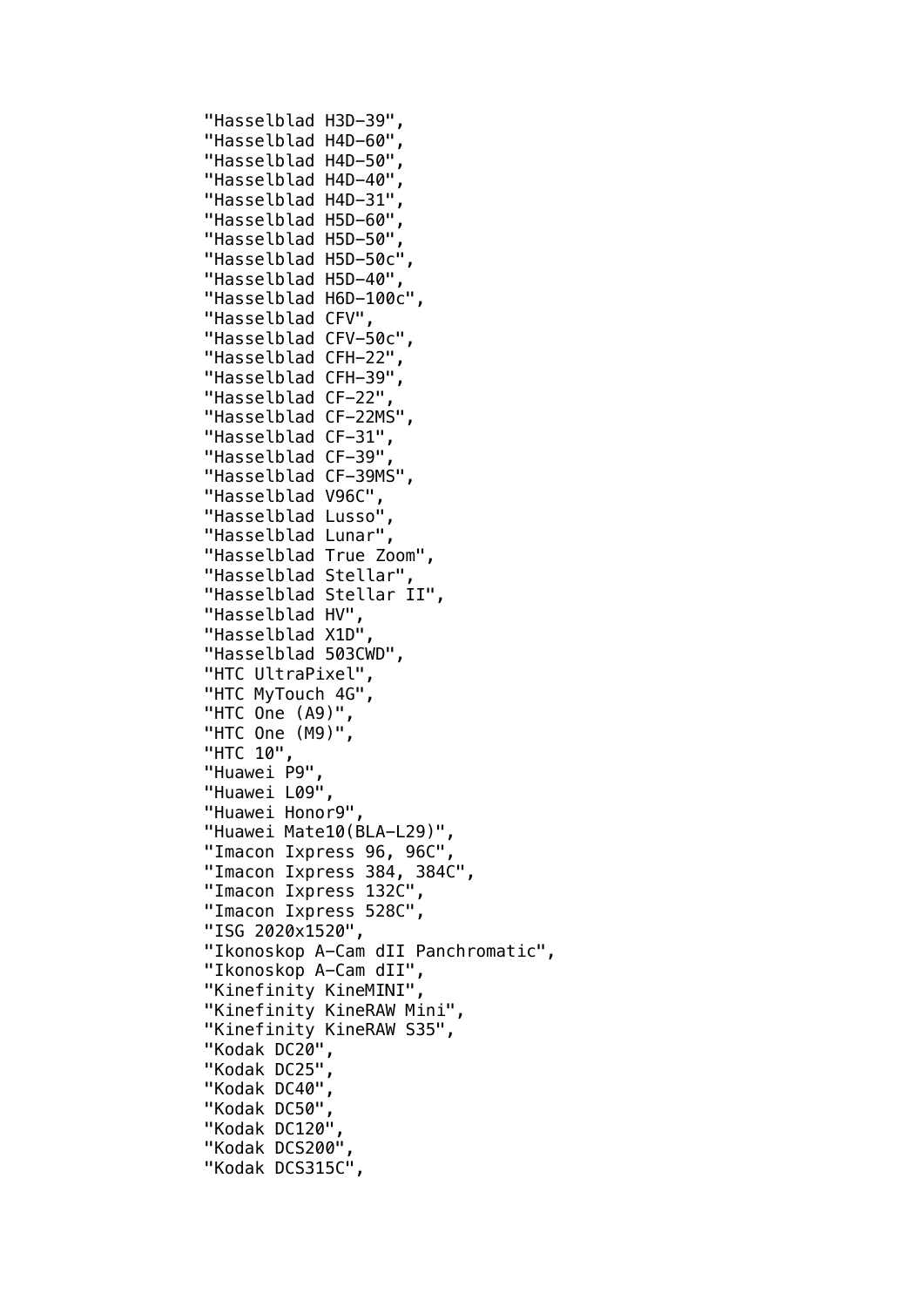"Kodak DCS330C", "Kodak DCS420", "Kodak DCS460", "Kodak DCS460A", "Kodak DCS460D", "Kodak DCS520C", "Kodak DCS560C", "Kodak DCS620C", "Kodak DCS620X", "Kodak DCS660C", "Kodak DCS660M", "Kodak DCS720X" "Kodak DCS760C", "Kodak DCS760M" "Kodak EOSDCS1", "Kodak EOSDCS3B", "Kodak NC2000F", "Kodak ProBack", "Kodak PB645C", "Kodak PB645H", "Kodak PB645M", "Kodak DCS Pro 14n", "Kodak DCS Pro 14nx" "Kodak DCS Pro SLR/c", "Kodak DCS Pro SLR/n", "Kodak C330", "Kodak C603" "Kodak P712", "Kodak P850", "Kodak P880", "Kodak S-1", "Kodak Z980", "Kodak Z981", "Kodak Z990", "Kodak Z1015", "Kodak KAI-0340", "Konica KD-400Z", "Konica KD-510Z", "Leaf AFi 5", "Leaf AFi 6", "Leaf AFi 7", "Leaf AFi-II 6", "Leaf AFi-II 7", "Leaf AFi-II 10" "Leaf AFi-II 10R", "Leaf Aptus-II 5" "Leaf Aptus-II 6", "Leaf Aptus-II 7" "Leaf Aptus-II 8", "Leaf Aptus-II 10", "Leaf Aptus-II 10R", "Leaf Aptus-II 12", "Leaf Aptus-II 12R", "Leaf Aptus 17",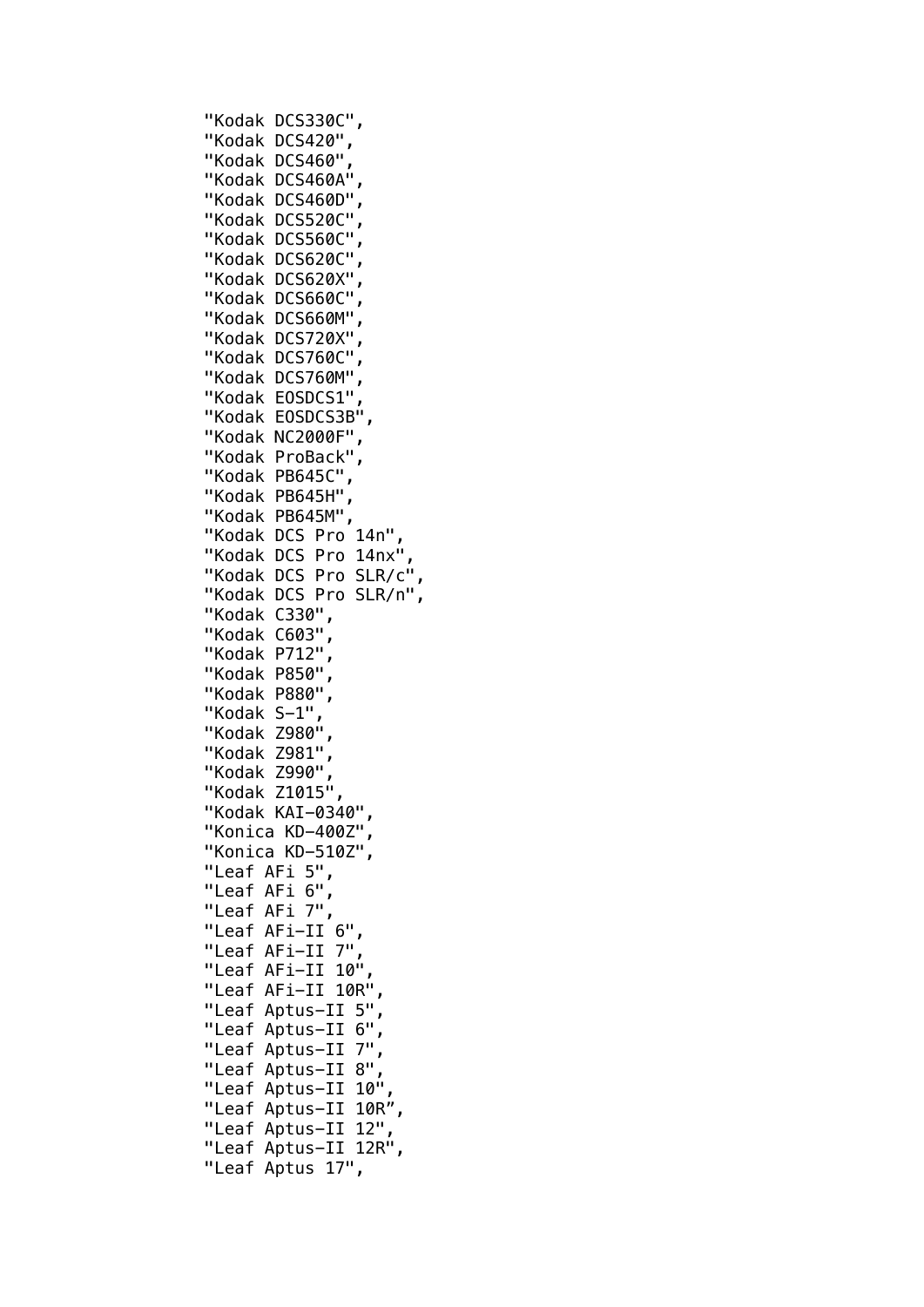```
"Leaf Aptus 22",
"Leaf Aptus 54S",
"Leaf Aptus 65",
"Leaf Aptus 65S",
"Leaf Aptus 75",
"Leaf Aptus 75S",
"Leaf Cantare",
"Leaf Cantare XY",
"Leaf CatchLight",
"Leaf CMost",
"Leaf Credo 40",
"Leaf Credo 50",
"Leaf Credo 60",
"Leaf Credo 80 (low compression mode only)",
"Leaf DCB-II",
"Leaf Valeo 6"
"Leaf Valeo 11",
"Leaf Valeo 17"
"Leaf Valeo 17wi",
"Leaf Valeo 22",
"Leaf Valeo 22wi",
"Leaf Volare",
"Lenovo a820",
"Leica C (Typ 112)",
"Leica CL",
"Leica Digilux 2",
"Leica Digilux 3",
"Leica Digital-Modul-R",
"Leica D-LUX2",
"Leica D-LUX3"
"Leica D-LUX4",
"Leica D-LUX5",
"Leica D-LUX6",
"Leica D-LUXY",
"Leica D-Lux (Typ 109)",
"Leica M8",
"Leica M8.2",
"Leica M9",
"Leica M10",
"Leica M (Typ 240)",
"Leica M (Typ 262)"
"Leica M Monochrom",
"Leica Monochrom (Typ 240)",
"Leica Monochrom (Typ 246)",
"Leica M-D (Typ 262)",
"Leica M-E",
"Leica M-P",
"Leica R8",
"Leica Q (Typ 116)",
"Leica S",
"Leica S2",
"Leica S (Typ 007)",
"Leica SL (Typ 601)",
"Leica T (Typ 701)",
```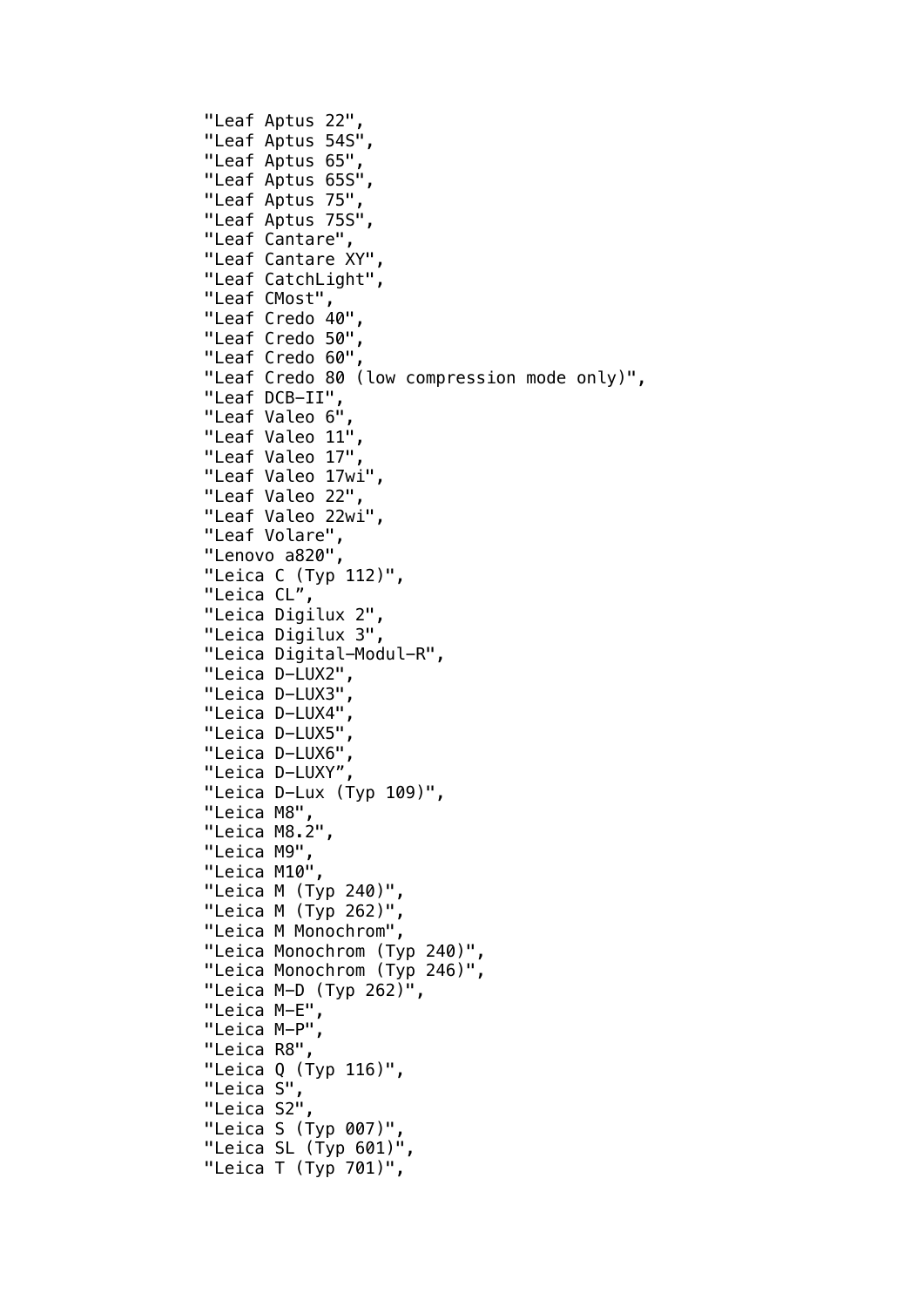```
"Leica TL",
"Leica TL2",
"Leica X1",
"Leica X (Typ 113)",
"Leica X2",
"Leica X-E (Typ 102)",
"Leica X-U (Typ 113)",
"Leica V-LUX1",
"Leica V-LUX2",
"Leica V-LUX3",
"Leica V-LUX4",
"Leica V-Lux (Typ 114)",
"Leica X VARIO (Typ 107)",
"LG G3",
"LG G4",
"LG VS995",
"Logitech Fotoman Pixtura",
"Mamiya ZD",
"Mamiya DM22",
"Mamiya DM28",
"Mamiya DM33",
"Mamiya DM40",
"Mamiya DM56",
"Mamiya M18",
"Mamiya M22",
"Mamiya M31",
"Meizy MX4",
"Micron 2010",
"Minolta RD175",
"Minolta DiMAGE 5",
"Minolta DiMAGE 7",
"Minolta DiMAGE 7i",
"Minolta DiMAGE 7Hi",
"Minolta DiMAGE A1",
"Minolta DiMAGE A2",
"Minolta DiMAGE A200",
"Minolta DiMAGE G400",
"Minolta DiMAGE G500",
"Minolta DiMAGE G530",
"Minolta DiMAGE G600",
"Minolta DiMAGE Z2",
"Minolta Alpha/Dynax/Maxxum 5D",
"Minolta Alpha/Dynax/Maxxum 7D",
"Motorola PIXL",
"Nikon D1"
"Nikon D1H",
"Nikon D1X",
"Nikon D2H",
"Nikon D2Hs",
"Nikon D2X"
"Nikon D2Xs",
"Nikon D3",
"Nikon D3s",
"Nikon D3X",
```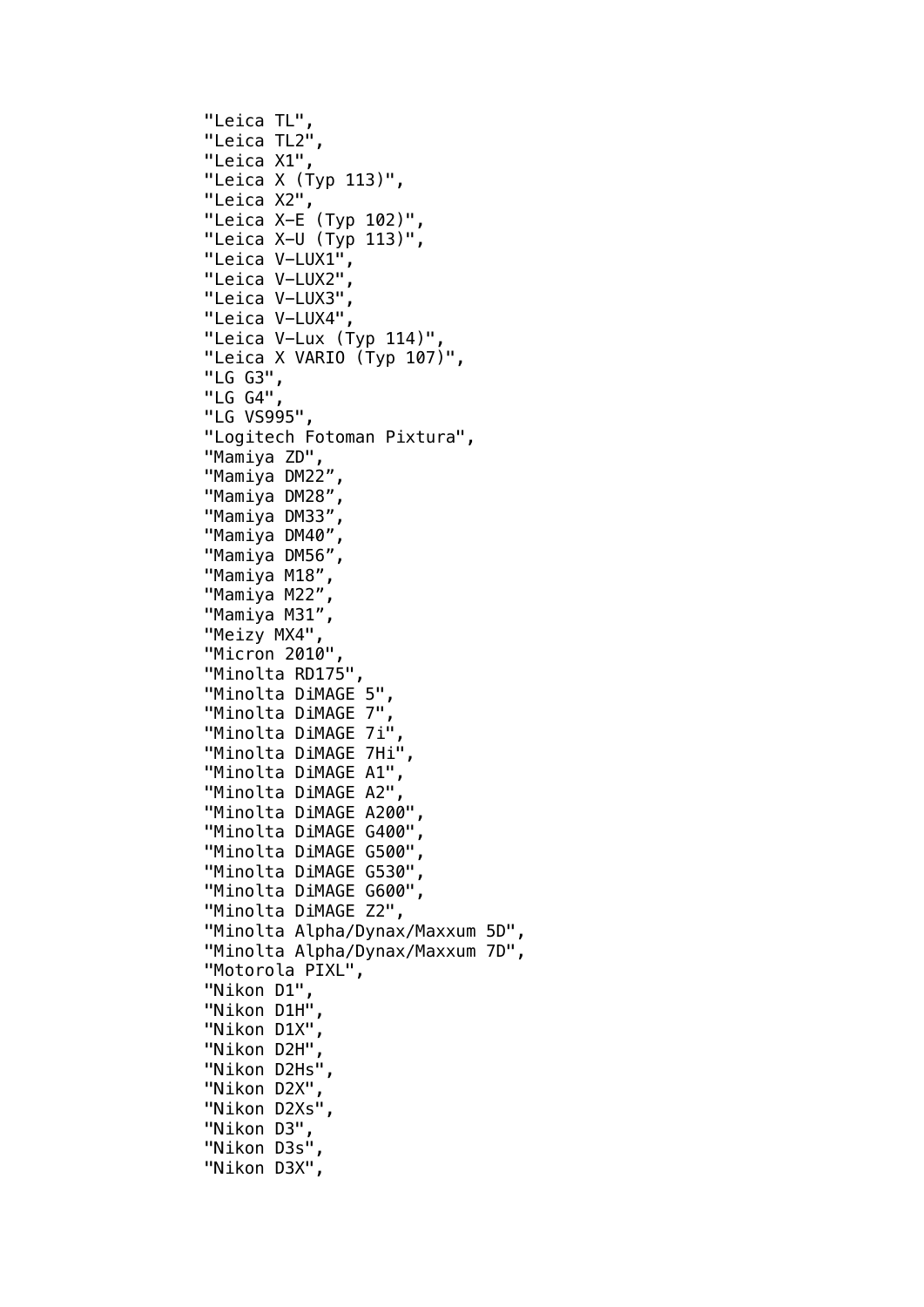| "Nikon | D4"                                |
|--------|------------------------------------|
| "Nikon | .<br>D4s"<br>r                     |
| "Nikon | D40"                               |
| "Nikon | D40X"                              |
| "Nikon | D5"                                |
| "Nikon | <b>D50"</b>                        |
| "Nikon | D60"                               |
| "Nikon | D70"                               |
| "Nikon | D70s                               |
| "Nikon | D80"                               |
| "Nikon | D90"                               |
| "Nikon | D100"                              |
| "Nikon | D200"                              |
| "Nikon | D300                               |
| "Nikon | D300s                              |
| "Nikon | D500                               |
| "Nikon | <b>D600'</b>                       |
| "Nikon | D610"                              |
| "Nikon | D700"                              |
|        |                                    |
| "Nikon | D750"                              |
| "Nikon | <b>D800"</b>                       |
| "Nikon | <b>D800E</b>                       |
| "Nikon | <b>D810"</b>                       |
| "Nikon | <b>D810A</b>                       |
| "Nikon | D850"                              |
| "Nikon | D3000"                             |
| "Nikon | D3100"                             |
| "Nikon | D3200"                             |
| "Nikon | D3300"                             |
| "Nikon | D3400"                             |
| "Nikon | <b>D5000</b>                       |
| "Nikon | D5100'                             |
| "Nikon | D5200                              |
| "Nikon | D5300                              |
| "Nikon | D5500"                             |
| "Nikon | D5600"<br>,                        |
| "Nikon | D7000"                             |
| "Nikon | D7100"<br>,                        |
| "Nikon | D7200"                             |
| "Nikon | D7500"                             |
| "Nikon | Df"                                |
| "Nikon | 1<br>AW1                           |
| "Nikon | $\mathbf 1$<br>J1"                 |
| "Nikon | I<br>J2"<br>1                      |
| "Nikon | I<br>ر<br>13'<br>-<br>1            |
| "Nikon | $\mathbf 1$<br>J4                  |
| "Nikon | ,<br>J5<br>$\mathbf 1$             |
| "Nikon | ,<br>$\mathbf 1$<br>S <sub>1</sub> |
| "Nikon | ,<br>$\mathbf 1$<br>S <sub>2</sub> |
| "Nikon | $\overline{1}$<br>V <sub>1</sub>   |
| "Nikon | ,<br>$\mathbf 1$<br>V <sub>2</sub> |
| "Nikon | ,<br>$\mathbf 1$<br>V3             |
|        | ,                                  |
| "Nikon | $\overline{c}$<br>$\sf S1$         |
| "Nikon | E700                               |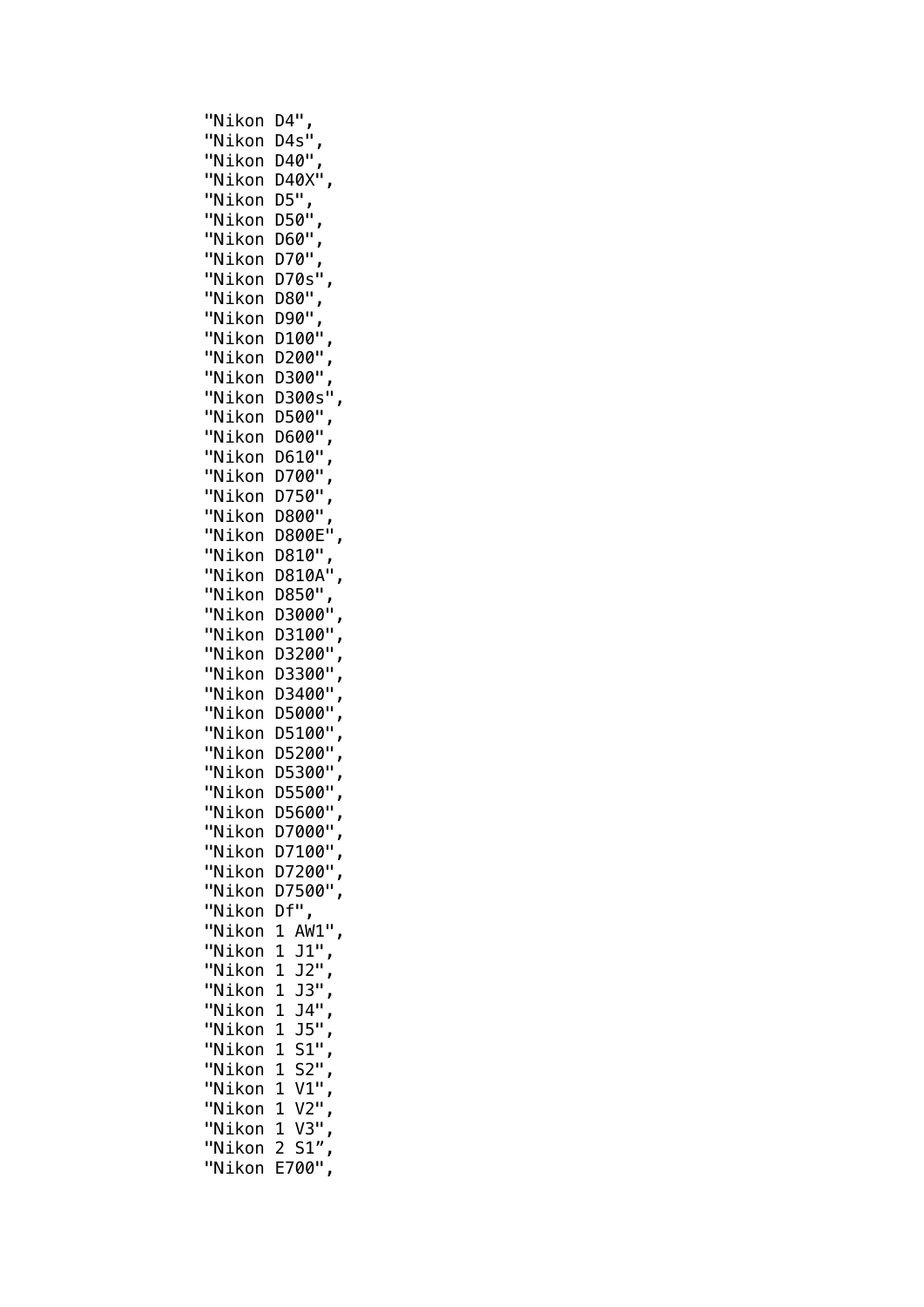"Nikon E800", "Nikon E880", "Nikon E900", "Nikon E950" "Nikon E990", "Nikon E995" "Nikon E2100", "Nikon E2500", "Nikon E3200", "Nikon E3700", "Nikon E4300" "Nikon E4500", "Nikon E5000", "Nikon E5400", "Nikon E5700" "Nikon E8400", "Nikon E8700", "Nikon E8800", "Nikon Coolpix A", "Nikon Coolpix B700", "Nikon Coolpix P330", "Nikon Coolpix P340", "Nikon Coolpix P6000" "Nikon Coolpix P7000", "Nikon Coolpix P7100", "Nikon Coolpix P7700", "Nikon Coolpix P7800", "Nikon Coolpix S6", "Nikon Coolscan NEF", "Nokia N95", "Nokia X2", "Nokia Lumia 950 XL", "Nokia Lumia 1020", "Nokia Lumia 1520", "Olympus AIR A01", "Olympus C3030Z", "Olympus C5050Z", "Olympus C5060Z", "Olympus C7070WZ", "Olympus C70Z / C7000Z", "Olympus C740UZ", "Olympus C770UZ", "Olympus C8080WZ", "Olympus X200 / D560Z / C350Z", "Olympus E-1", "Olympus E-3", "Olympus E-5", "Olympus E-10", "Olympus E-20", "Olympus E-30", "Olympus E-300", "Olympus E-330", "Olympus E-400", "Olympus E-410",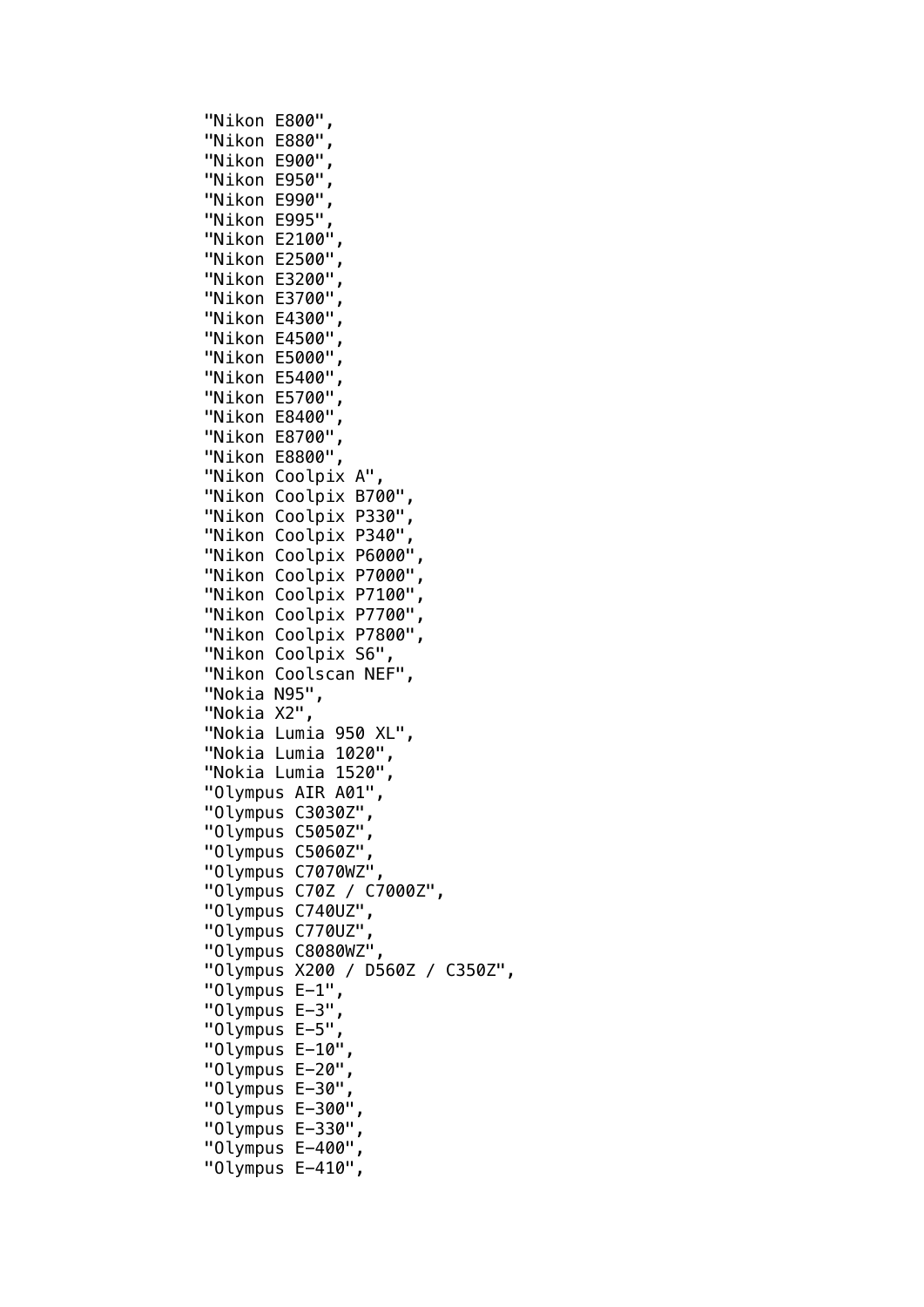```
"Olympus E-420",
"Olympus E-450",
"Olympus E-500",
"Olympus E-510",
"Olympus E-520",
"Olympus E-600",
"Olympus E-620",
"Olympus E-P1",
"Olympus E-P2",
"Olympus E-P3",
"Olympus E-P5",
"Olympus E-PL1",
"Olympus E-PL1s",
"Olympus E-PL2",
"Olympus E-PL3",
"Olympus E-PL5",
"Olympus E-PL6",
"Olympus E-PL7",
"Olympus E-PL8",
"Olympus E-PL9",
"Olympus E-PM1",
"Olympus E-PM2",
"Olympus E-M1",
"Olympus E-M1 Mark II",
"Olympus E-M10",
"Olympus E-M10 Mark II",
"Olympus E-M10 Mark III",
"Olympus E-M5",
"Olympus E-M5 Mark II",
"Olympus Pen F",
"Olympus SP310",
"Olympus SP320",
"Olympus SP350",
"Olympus SP500UZ",
"Olympus SP510UZ",
"Olympus SP550UZ",
"Olympus SP560UZ",
"Olympus SP565UZ",
"Olympus SP570UZ",
"Olympus STYLUS1",
"Olympus STYLUS1s",
"Olympus SH-2",
"Olympus SH-3",
"Olympus TG-4",
"Olympus TG-5",
"Olympus XZ-1",
"Olympus XZ-2",
"Olympus XZ-2 iHS",
"Olympus XZ-10",
"OmniVision 4688",
"OmniVision OV5647",
"OmniVision OV5648",
"OmniVision OV8850",
"OmniVision 13860",
```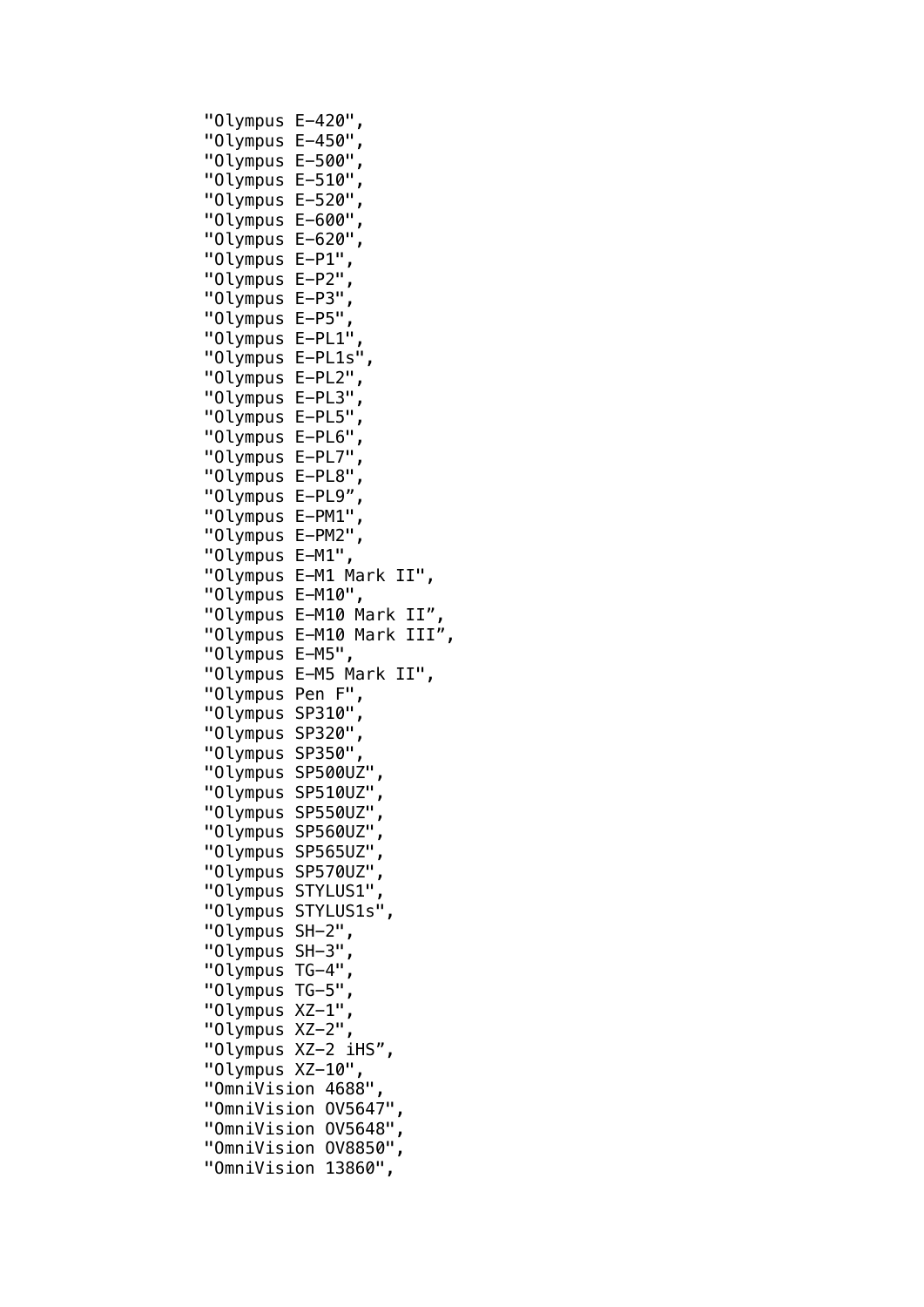"OnePlus One", "OnePlus A3303", "OnePlus A5000", "Panasonic DMC-CM1", "Panasonic DMC-CM10", "Panasonic DMC-FZ8", "Panasonic DMC-FZ18", "Panasonic DMC-FZ28", "Panasonic DMC-FZ30", "Panasonic DMC-FZ35 / DMC-FZ38", "Panasonic DMC-FZ40 / DMC-FZ45", "Panasonic DMC-FZ45", "Panasonic DMC-FZ50", "Panasonic DMC-FZ7", "Panasonic DMC-FZ70", "Panasonic DMC-FZ72", "Panasonic DC-FZ80 / DC-FZ81 / DC-FZ82 / DC-FZ83", "Panasonic DMC-FZ100", "Panasonic DMC-FZ150", "Panasonic DMC-FZ200", "Panasonic DMC-FZ300 / DMC-FZ330", "Panasonic DMC-FZ1000", "Panasonic DMC-FZ2000 / DMC-FZ2500 / DMC-FZH1", "Panasonic DMC-FX150", "Panasonic DMC-G1", "Panasonic DMC-G10", "Panasonic DMC-G2", "Panasonic DMC-G3", "Panasonic DMC-G5", "Panasonic DMC-G6", "Panasonic DMC-G7 / DMC-G70", "Panasonic DMC-G8 / DMC-G80 / DMC-G81 / DMC-G85", "Panasonic DC-G9", "Panasonic DMC-GF1" "Panasonic DMC-GF2", "Panasonic DMC-GF3", "Panasonic DMC-GF5", "Panasonic DMC-GF6", "Panasonic DMC-GF7", "Panasonic DMC-GF8", "Panasonic DC-GF10 / Panasonic DC-GF90", "Panasonic DMC-GH1", "Panasonic DMC-GH2", "Panasonic DMC-GH3", "Panasonic DMC-GH4", "Panasonic DC-GH5", "Panasonic DMC-GM1", "Panasonic DMC-GM1s", "Panasonic DMC-GM5", "Panasonic DMC-GX1", "Panasonic DMC-GX7", "Panasonic DMC-GX8", "Panasonic DC-GX9 / DC-GX7MK3", "Panasonic DMC-GX80 / DMC-GX85 / DMC-GX7MK2",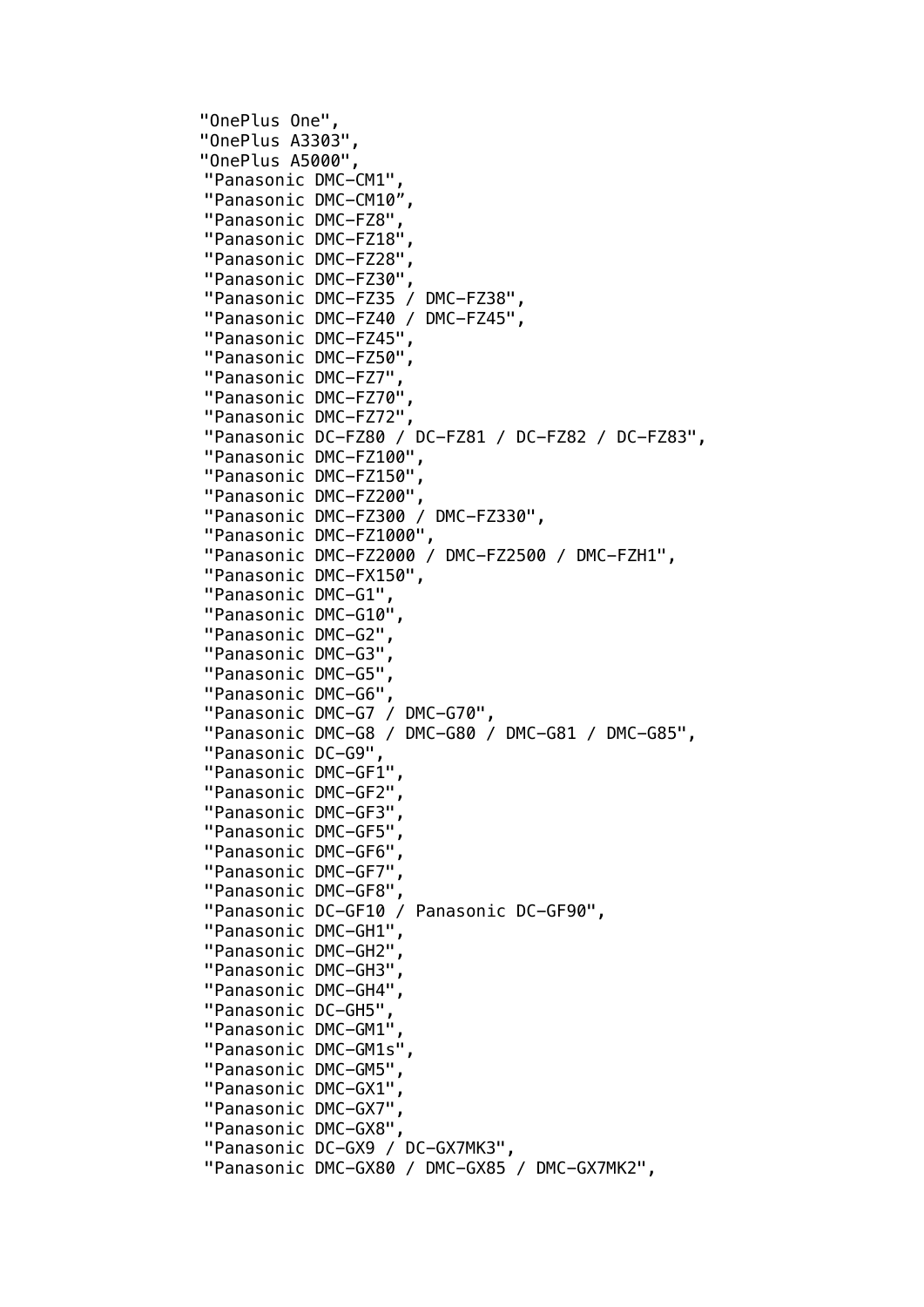```
"Panasonic DC-GX800 / DC-GX850 / DC-GF9",
         "Panasonic DMC-L1",
         "Panasonic DMC-L10",
         "Panasonic DMC-LC1",
         "Panasonic DMC-LF1",
         "Panasonic DMC-LX1",
         "Panasonic DMC-LX2",
         "Panasonic DMC-LX3",
         "Panasonic DMC-LX5",
         "Panasonic DMC-LX7",
         "Panasonic DMC-LX9 / DMC-LX10 / DMC-LX15",
         "Panasonic DMC-LX100",
         "Panasonic DMC-TZ60 / DMC-TZ61 / DMC-ZS40",
         "Panasonic DMC-TZ70 / DMC-TZ71 / DMC-ZS50",
         "Panasonic DMC-TZ80 / DMC-TZ81 / DMC-TZ85 / DMC-ZS60",
         "Panasonic DMC-TZ82",
         "Panasonic DMC-ZS40 / DMC-TZ60 / DMC-TZ61",
         "Panasonic DMC-ZS50 / DMC-TZ70 / DMC-TZ71",
         "Panasonic DMC-ZS60 / DMC-TZ80 / DMC-TZ81 / TZ85",
         "Panasonic DC-ZS70 / DC-TZ90 / DC-TZ91 / DC-TZ92 / DC-
TZ93",
         "Panasonic DMC-ZS100 / DMC-ZS110 / DMC-TZ100 / DMC-TZ101 / 
DMC-TZ110 / DMC-TX1",
         "Panasonic DC-TZ200 / DC-ZS200 / DC-TZ202 / DC-TZ220 / DC-
ZS220 / DC-TX2",
         "PARROT Bebop 2",
         "PARROT Bebop Drone",
         "Pentax *ist D",
         "Pentax *ist DL",
         "Pentax *ist DL2",
         "Pentax *ist DS",
         "Pentax *ist DS2",
         "Pentax GR",
         "Pentax K10D",
         "Pentax K20D",
         "Pentax K100D",
         "Pentax K100D Super",
         "Pentax K110D",
         "Pentax K200D",
         "Pentax K2000 / K-m",
         "Pentax KP",
         "Pentax K-x",
         "Pentax K-r",
         "Pentax K-01",
         "Pentax K-1",
         "Pentax K-1 II",
         "Pentax K-3",
         "Pentax K-3 II",
         "Pentax K-30",
         "Pentax K-5",
         "Pentax K-5 II",
         "Pentax K-5 IIs",
         "Pentax K-50",
         "Pentax K-500",
```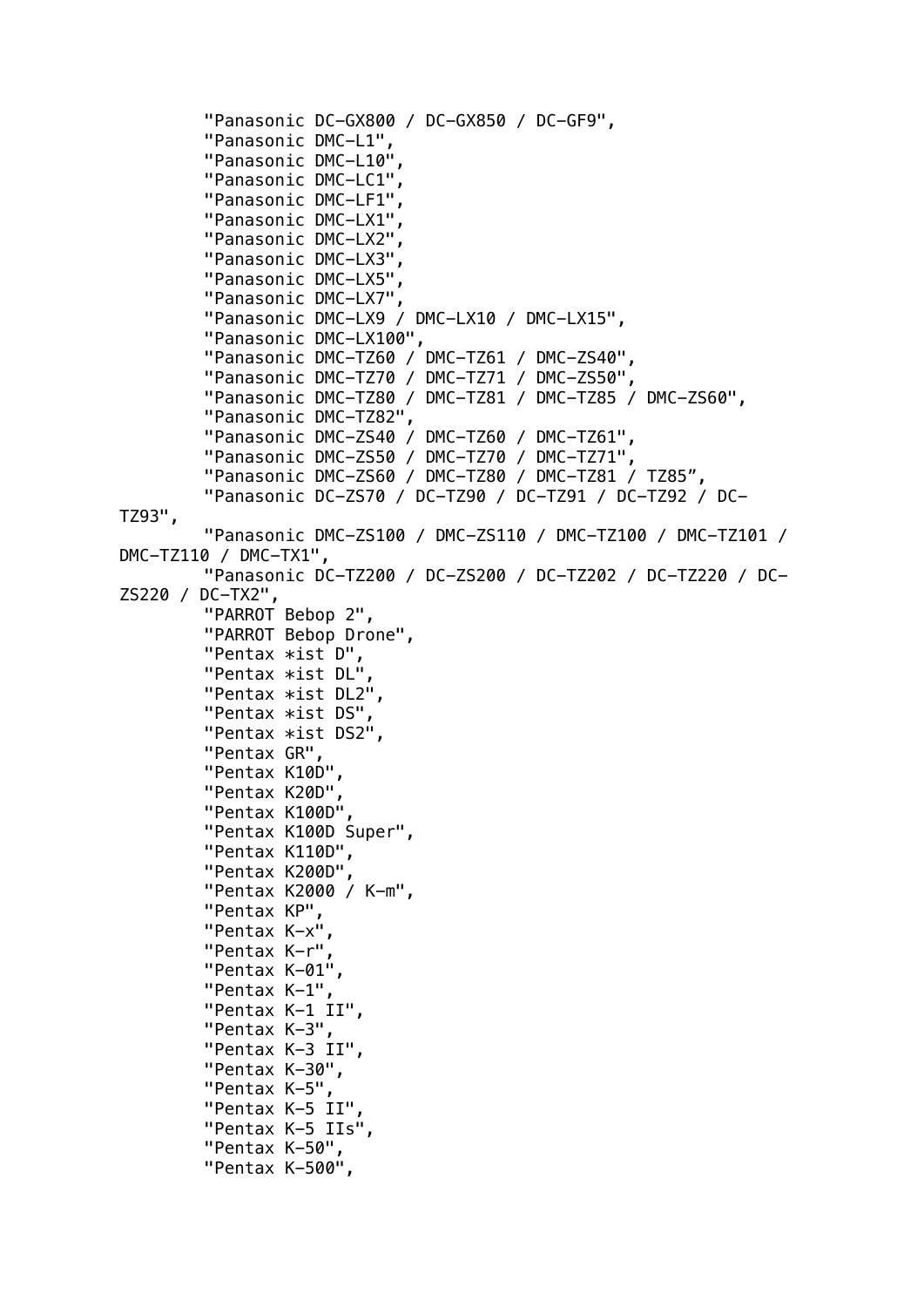```
"Pentax K-7",
"Pentax K-70",
"Pentax K-S1",
"Pentax K-S2",
"Pentax MX-1",
"Pentax Q",
"Pentax Q7",
"Pentax Q10",
"Pentax QS-1",
"Pentax Optio S",
"Pentax Optio S4",
"Pentax Optio 33WR",
"Pentax Optio 750Z",
"Pentax 645D",
"Pentax 645Z",
"PhaseOne IQ140",
"PhaseOne IQ150",
"PhaseOne IQ160"
"PhaseOne IQ180",
"PhaseOne IQ180 IR",
"PhaseOne IQ250",
"PhaseOne IQ260",
"PhaseOne IQ260 Achromatic",
"PhaseOne IQ280",
"PhaseOne IQ3 50MP",
"PhaseOne IQ3 60MP",
"PhaseOne IQ3 80MP",
"PhaseOne IQ3 100MP",
"PhaseOne LightPhase",
"PhaseOne Achromatic+",
"PhaseOne H 10",
"PhaseOne H 20",
"PhaseOne H 25",
"PhaseOne P 20",
"PhaseOne P 20+",
"PhaseOne P 21",
"PhaseOne P 21+",
"PhaseOne P 25",
"PhaseOne P 25+",
"PhaseOne P 30",
"PhaseOne P 30+",
"PhaseOne P 40+"
"PhaseOne P 45",
"Phase0ne P 45+"
"PhaseOne P 65",
"Phase0ne P 65+"
"Photron BC2-HD",
"Pixelink A782",
"Polaroid x530",
"RaspberryPi Camera",
"RaspberryPi Camera V2",
"Ricoh GR",
"Ricoh GR Digital",
"Ricoh GR Digital II",
```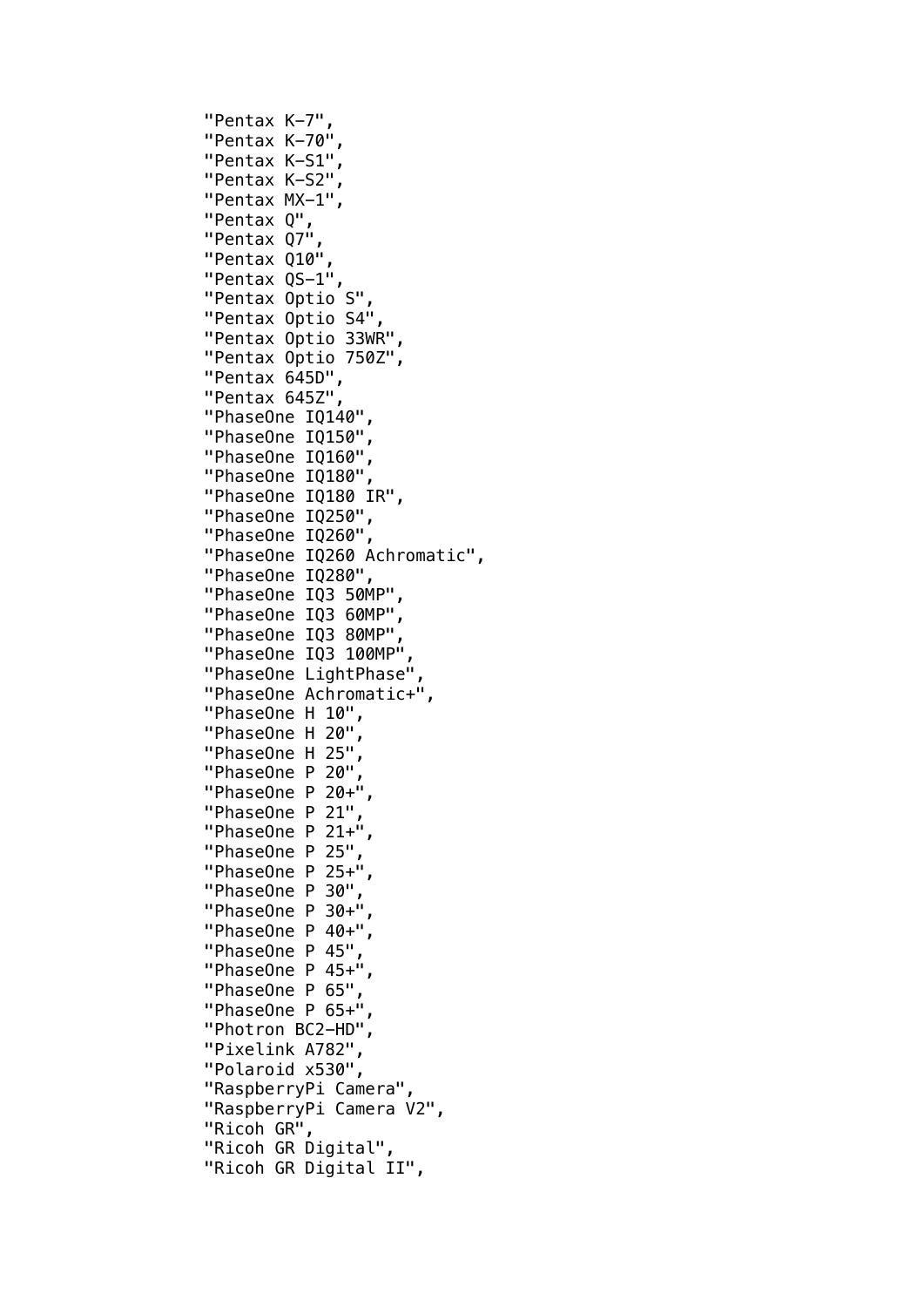```
"Ricoh GR Digital III",
"Ricoh GR Digital IV",
"Ricoh GR II",
"Ricoh GX100",
"Ricoh GX200",
"Ricoh GXR MOUNT A12",
"Ricoh GXR MOUNT A16 24-85mm F3.5-5.5",
"Ricoh GXR, S10 24-72mm F2.5-4.4 VC",
"Ricoh GXR, GR A12 50mm F2.5 MACRO",
"Ricoh GXR, GR LENS A12 28mm F2.5",
"Ricoh GXR, GXR P10",
"Rollei d530flex",
"RoverShot 3320af",
"Samsung EX1",
"Samsung EX2F",
"Samsung GX-1L",
"Samsung GX-1S",
"Samsung GX10",
"Samsung GX20",
"Samsung Galaxy NX (EK-GN120)",
"Samsung Galaxy S6 (SM-G920F)"
"Samsung Galaxy S7 (SM-G935F)",
"Samsung NX1",
"Samsung NX5",
"Samsung NX10",
"Samsung NX11",
"Samsung NX100",
"Samsung NX1000",
"Samsung NX1100",
"Samsung NX20",
"Samsung NX200",
"Samsung NX210",
"Samsung NX2000",
"Samsung NX30",
"Samsung NX300",
"Samsung NX300M",
"Samsung NX3000",
"Samsung NX3300",
"Samsung NX500",
"Samsung NX mini",
"Samsung NX U",
"Samsung Pro815",
"Samsung WB550",
"Samsung WB2000",
"Samsung S85",
"Samsung S850",
"Samsung Galaxy S3",
"Samsung Galaxy S7",
"Samsung Galaxy S7 Edge",
"Samsung Galaxy S8",
"Samsung Galaxy S8+",
"Samsung Galaxy Nexus",
"Samsung EK-GN100",
"Samsung EK-GN110",
```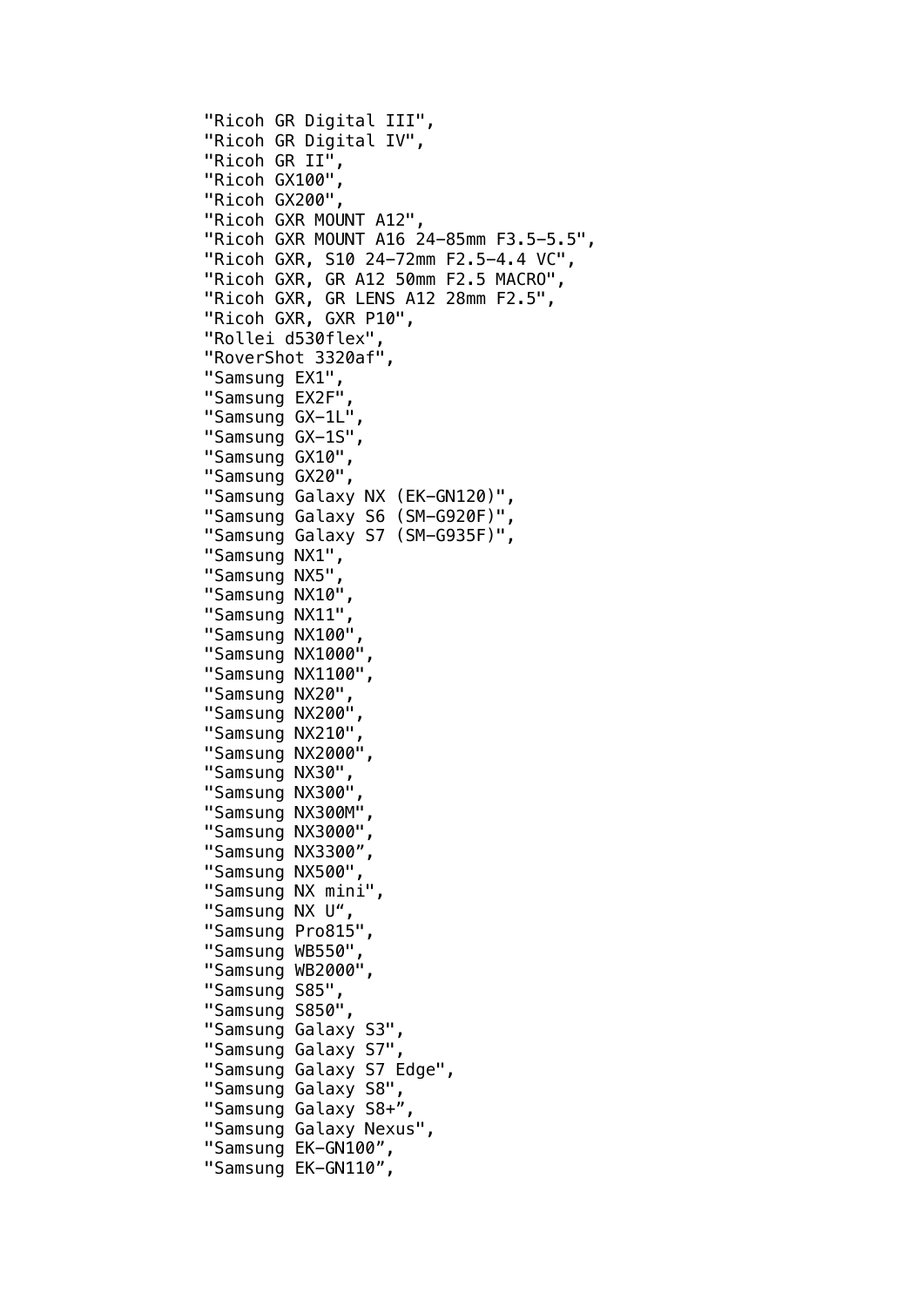"Samsung EK-GN120", "Samsung EK-KN120", "Samsung TL350", "Samsung TL500", "Seitz Roundshot D3", "Seitz Roundshot D2X", "Seitz Roundshot D2Xs", "Sinar eMotion 22", "Sinar eMotion 54", "Sinar eSpirit 65", "Sinar eMotion 75", "Sinar eVolution 75", "Sinar STI format", "Sinar Sinarback 54", "SMaL Ultra-Pocket 3", "SMaL Ultra-Pocket 4", "SMaL Ultra-Pocket 5", "Sony A7", "Sony A7 II", "Sony A7 III", "Sony A7R", "Sony A7R II", "Sony A7R III", "Sony A7S", "Sony A7S II", "Sony A9", "Sony A68", "Sony A77", "Sony A77 II", "Sony A99", "Sony A99 II", "Sony A3000", "Sony A3500", "Sony A5000", "Sony A5100", "Sony A6000", "Sony A6300", "Sony A6500", "Sony QX1", "Sony DSC-F828", "Sony DSC-R1", "Sony DSC-RX0" "Sony DSC-RX1", "Sony DSC-RX1R", "Sony DSC-RX1R II", "Sony DSC-RX10", "Sony DSC-RX10II", "Sony DSC-RX10III", "Sony DSC-RX10IV", "Sony DSC-RX100", "Sony DSC-RX100II", "Sony DSC-RX100III", "Sony DSC-RX100IV", "Sony DSC-RX100V",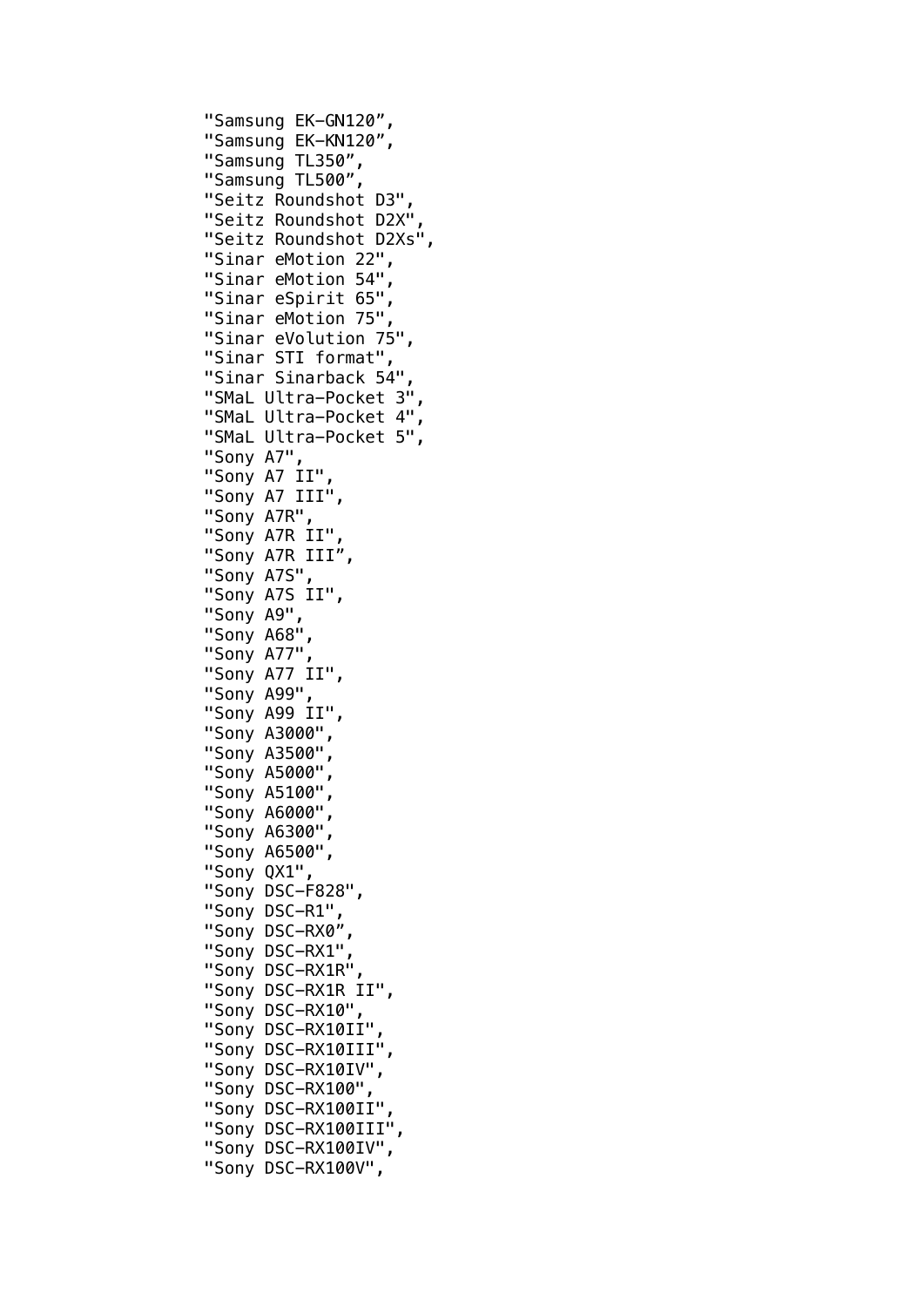"Sony DSC-V3", "Sony A100", "Sony A200", "Sony A230", "Sony A290", "Sony A300", "Sony A330", "Sony A350", "Sony A380", "Sony A390", "Sony A450" "Sony A500", "Sony A550", "Sony A560", "Sony A580", "Sony A700", "Sony A850", "Sony A900", "Sony NEX-3" "Sony NEX-3N", "Sony NEX-5", "Sony NEX-5N" "Sony NEX-5R" "Sony NEX-5T", "Sony NEX-6", "Sony NEX-7", "Sony NEX-C3" "Sony NEX-F3", "Sony NEX-VG20", "Sony NEX-VG30", "Sony NEX-VG900", "Sony A33", "Sony A35", "Sony A37", "Sony A55" "Sony A57" "Sony A58" "Sony A65", "Sony A68", "Sony XCD-SX910CR", "Sony IMX135", "Sony IMX135-QCOM", "Sony IMX072", "Sony IMX214", "Sony IMX219", "Sony IMX230", "Sony IMX298", "Sony IMX219", "Sony Xperia L", "STV680 VGA", "PtGrey GRAS-50S5C", "JaiPulnix BB-500CL", "JaiPulnix BB-500GE", "SVS SVS625CL",